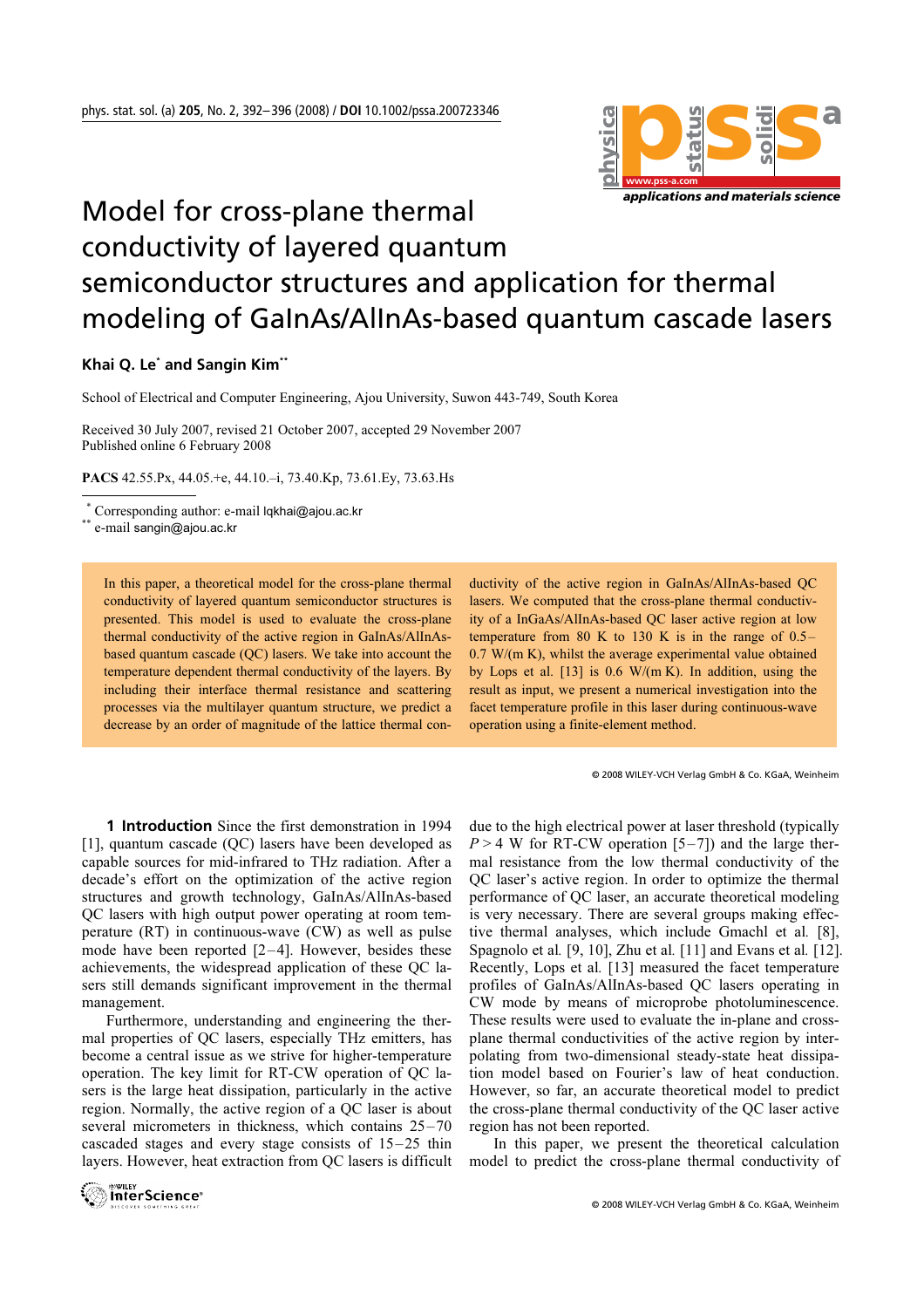the active region of QC lasers. The model is made based on the previous research results on the total thermal resistivity of layered quantum semiconductor structures along the epitaxy growth direction [14] and the estimated disorder lattice thermal conductivity of semiconductor quantum well structures [15]. The results of numerical simulation carried out for InGaAs/AlInAs-based QC laser show good agreement with recent experimental data obtained by Lops et al. [13]. In addition, using the result as input, we also present a numerical investigation into the facet thermal profile in this laser during CW operation using a finite-element method.

**2 Theoretical background** The thermal model of QC lasers is generally based upon the steady-state heat dissipation model based on Fourier's law of heat conduction in two dimensions [13]

$$
-\nabla \cdot (\mathbf{k} \nabla T) = Q, \qquad (1)
$$

where  $\bf{k}$  is the lattice thermal conductivity tensor,  $\bf{Q}$  is the heat generation rate per unit volume, and  $T$  is the temperature. For the active region of QC lasers, a large reduction in the thermal conductivity compared with that of bulk materials is demonstrated due to the existence of thousands of interfaces along the epitaxy growth direction [13]. In our thermal simulation of the active region, the in-plane thermal conductivity keeps the bulk value (thickness-weighted average), whilst the cross-plane thermal conductivity simulations are made taking into account the effect of mass interfaces along the epitaxy growth direction. According to the research of Swartz and Pohl [14], the total resistivity along the epitaxy growth direction could be estimated using a Kapitza resistance [thermal boundary resistance (TBR)] as following:

$$
r = \frac{a}{a+b} r(a) + \frac{b}{a+b} r(b) + \frac{N}{a+b} \times \text{TBR},
$$
 (2)

where  $a$  and  $b$  are, respectively, the total thickness of materials a and b, N is the numbers of interfaces, and  $r(a)$  and  $r(b)$  are the thermal resistivities of materials a and b with respect to material thickness.

 In order to calculate the thickness-dependent thermal resistivity of materials  $(r = 1/k)$ , we use the Klemens– Callaway expression [16] for the thermal conductivity under relaxation time approach:

$$
k = \frac{k_{\rm B}}{2\pi^2 v} \left(\frac{k_{\rm B}T}{\hbar}\right)^3 \int_0^{\theta_0/T} \tau_{\rm c} \frac{x^4 e^x}{\left(e^x - 1\right)^2} \, \mathrm{d}x,\tag{3}
$$

where  $k_B$  is the Boltzmann constant,  $\hbar$  is the Plank's constant divided by  $2\pi$ ,  $\theta$ <sub>D</sub> is the Debye temperature,  $x = \hbar \omega / k_B T$ ,  $\tau_c$  is the combined relaxation time, and *v* is the velocity of sound.

 Thermal conductivity calculations and predictions depend on the scattering rate of phonons [17]. When more than one type of scattering process is present, the scattering rates for all modes are added together and the net relaxation time is given by [18]

time is given by [18]  

$$
\tau_c^{-1} = \sum_i \tau_i^{-1}.
$$
 (4)

This expression for the relaxation time must be substituted into Eq. (3) in order to calculate the thermal conductivity as a function of temperature. Limiting our consideration to only three major contributions to the scattering process, we can write the following relation:<br>  $\tau_c^{-1} = \tau_0^{-1} + \tau_1^{-1} + \tau_B^{-1}$ , (5)

$$
\tau_{\rm c}^{-1} = \tau_{\rm U}^{-1} + \tau_{\rm I}^{-1} + \tau_{\rm B}^{-1} \,, \tag{5}
$$

where  $\tau_{\text{U}}$ ,  $\tau_{\text{I}}$  and  $\tau_{\text{B}}$  are the relaxation times due to the Umklapp, impurity and boundary scattering processes, respectively.

 The relaxation time for the Umklapp process is given by

$$
\tau_{\mathbf{U}}^{-1} = Ax^2 T^{\xi} \exp\left(-\frac{B}{T}\right),\tag{6}
$$

where A and B are Umklapp parameters,  $\xi$  is a number between 2 and 5 and  $T$  is the temperature.

The relaxation time due to the boundary scattering can

be evaluated from the semiempirical relation [19, 20]  

$$
\tau_B^{-1} = \frac{v}{W},
$$
(7)

where  $W$  is some characteristic thickness of the material.

The impurity scattering relaxation time is given by [21]  

$$
\tau_1^{-1} = \frac{V_0 \omega^4}{4\pi v^3} \Gamma,
$$
 (8)

where

$$
\Gamma = \sum_{i} \Gamma_{i} \tag{9}
$$

is the disorder parameter and  $V_0$  is the volume per atom.

 In order to compute the Kapitza resistance, TBR, a diffuse mismatch model (DMM) [14] is used. According to the DMM approach, TBR can be written as

$$
\text{TBR} = \left(\frac{1}{2}\sum_{j} v_{i,j} \Gamma_{i,j} \int_{0}^{\omega_{\text{D}}} \hbar \omega \, \frac{\text{d}N_{i,j}(\omega, T)}{\text{d}T} \, \text{d}\omega\right)^{-1}, \quad (10a)
$$

$$
N_{1,j}(\omega,T) = \frac{\omega^2}{2\pi^2 v_{1,j}^3 [\exp(\hbar\omega/k_B T) - 1]},
$$
 (10b)

$$
\Gamma_{1,j} = \frac{1}{2} \sum_{i,j} \frac{v_{2,j}^{-2}}{v_{i,j}^{-2}},
$$
\n(10c)

$$
\omega_{\rm D} = \frac{k_{\rm B} \theta_{\rm D}}{\hbar} \,, \tag{10d}
$$

**www.pss-a.com** © 2008 WILEY-VCH Verlag GmbH & Co. KGaA, Weinheim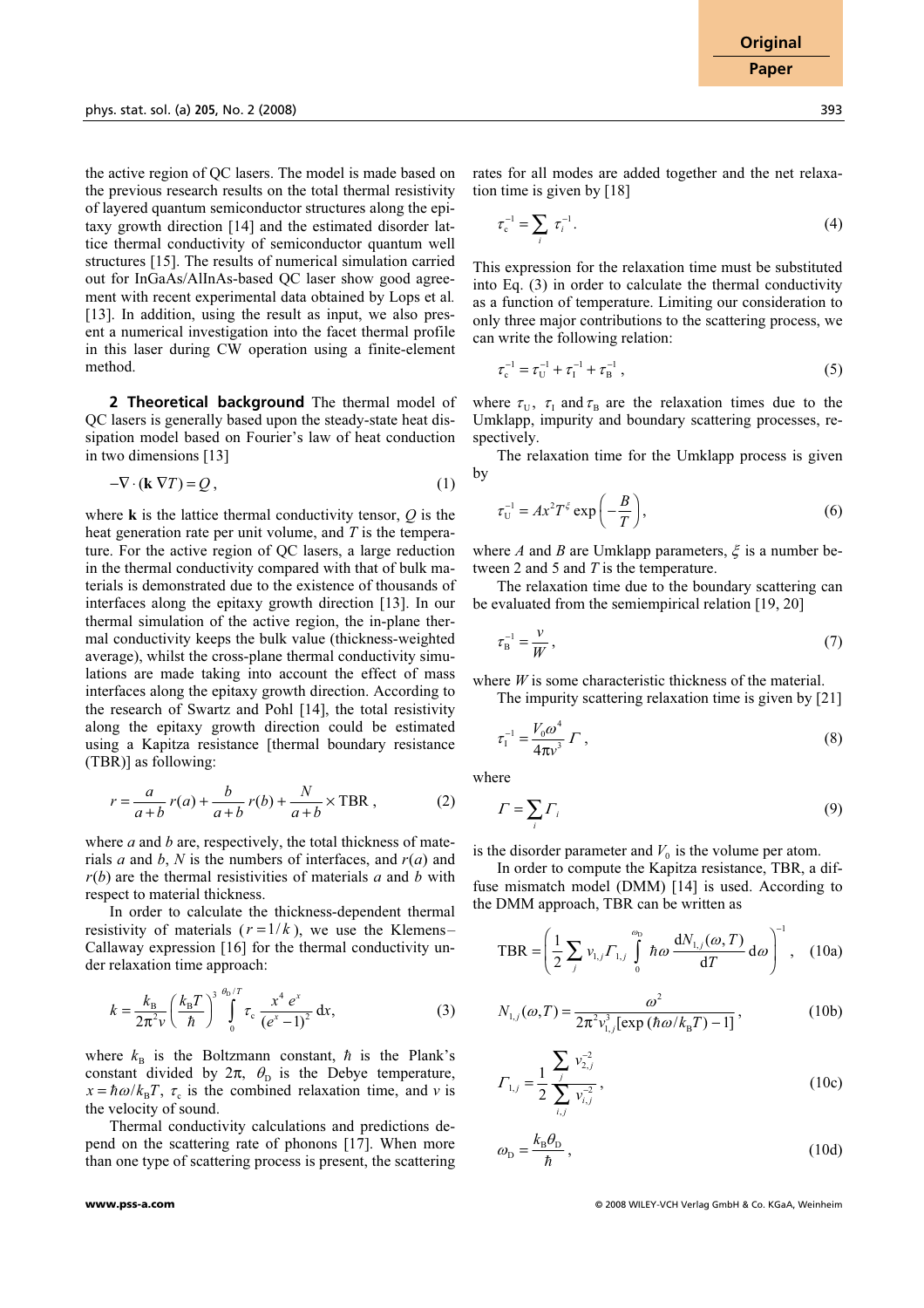

where  $v_{i,j}$  is the phonon velocities, index  $i$  ( $i = a, b$ ) stands for different materials and index  $j = 1, 2, 3$  stands for longitudinal-acoustic (LA) and two transverse-acoustic (TA) sound velocities and  $\omega_{\rm p}$  is the Debye frequency.

 Once the Kapitza resistance, TBR, is determined, the average cross-plane thermal conductivity can be obtained from Eqs. (2) and (10a).

**3 Results and discussions** The theoretical model for the cross-plane thermal conductivity of layered quantum semiconductor structures is employed to compute the cross-plane thermal conductivity of the active region in InGaAs/AlInAs-based QC lasers with various compositions of gallium and aluminum [13]. Also, we first calculated the thermal boundary resistances TBRs of InGaAs/AlInAs systems lattice matched to InP. The material parameters needed for calculation are given in Table 1. The calculated TBR results are depicted in Fig. 1. In the active region of QC lasers, the  $a$  to  $b$  and  $b$  to  $a$  interfaces always appear in pairs, so the total thermal boundary resistance could be obtained by counting the total numbers of interfaces and taking the average value of TBR. In the examined QC lasers, the heat-sink temperature is kept at 80 K. At this low temperature TBR increases dramatically, as we can see from Fig. 1. From Eq. (2), the reduced thermal conductivity of InGaAs/AlInAs-based QC laser active region is determined by both bulk and interface effects.

 For calculation of the lattice thermal conductivity of materials with respect to their thickness, the Klemens– Callaway expression described in Eq. (3) is used. The best fit to experiment data for 2  $\mu$ m thick  $\ln_{0.53} Ga_{0.47}As$  [22]

**Table 1** Material parameters used in the calculation of thermal boundary resistance (TBR).

| material               | Debye temperature<br>(K) | wave speed<br>$(x 10^5$ cm/s) |             |  |
|------------------------|--------------------------|-------------------------------|-------------|--|
|                        |                          | $V_{\rm r}$                   | $V_{\rm T}$ |  |
| $In_{0.53}Ga_{0.47}As$ | 330                      | 4.25                          | 2.97        |  |
| $Al_{0.48}In_{0.52}As$ | 360                      | 4.70                          | 3.01        |  |
| $In_{0.64}Ga_{0.36}As$ | 320                      | 4.15                          | 2.90        |  |
| $Al_{0.62}In_{0.38}As$ | 385                      | 4.95                          | 3.12        |  |



**Figure 1** (online colour at: www.pss-a.com) Calculated thermal boundary resistance (TBR) of  $In_{0.53}Ga_{0.47}As/Al_{0.48}Ga_{0.52}As$  system lattice matched to InP.

and  $Al<sub>0.48</sub> In<sub>0.52</sub> As [23] can clearly be seen at Fig. 2. The$ material parameters needed for calculation are listed in Table 2.

 Using these results, we then compute the cross-plane thermal conductivity of  $In<sub>0.53</sub>Ga<sub>0.47</sub>As/Al<sub>0.48</sub>Ga<sub>0.52</sub>As-based$ QC laser active region. The calculated results are shown in Fig. 3. In Ref. [13] the authors computed the average cross-plane thermal conductivity of  $In<sub>0.53</sub> Ga<sub>0.47</sub> As/$  $Al<sub>0.48</sub> Ga<sub>0.52</sub> As-based QC laser active region by interpolat$ ing from experimental data at temperature from 80 K to 130 K at about 0.6 W/m K. Our calculated results were in the range of  $0.5-0.7$  W/m K. It is clearly seen that these values are consistent with the experimental data. In addition, the results show a large reduction in thermal conductivity of the  $In<sub>0.53</sub> Ga<sub>0.47</sub> As/Al<sub>0.48</sub> Ga<sub>0.52</sub> As active region$ compared to bulk materials [13].

 In order to extend the cross-plane thermal conductivity model to QC lasers operating at high temperature, we replicate the cross-plane thermal conductivity of active region in QC laser based on  $\text{In}_{0.64}\text{Ga}_{0.36}\text{As}/\text{Al}_{0.62}\text{Ga}_{0.38}\text{As}$ materials [13, 24]. The considered device is composed by a

**Table 2** Material parameters used in the calculation of the disorder lattice thermal conductivity based on the Klemens–Callaway model. material  $A (K^3 s^{-1})$   $B (K)$  velocity of sound

| material               | $A(K^3 s^{-1})$  | B(K)          | velocity of sound<br>$(\times 10^5$ cm/s) | $V_0$ (Å <sup>3</sup> ) |                |
|------------------------|------------------|---------------|-------------------------------------------|-------------------------|----------------|
| $In_{0.53}Ga_{0.47}As$ | $300^\circ$      | $165^\circ$   | $3.30^{\circ}$                            | $25.26^{\circ}$         | $0.16^{\circ}$ |
| $Al_{0.48}In_{0.52}As$ | $320^\circ$      | $180^\circ$   | $3.57^{b}$                                | $25.25^{b}$             | $0.23^{b}$     |
| $In_{0.64}Ga_{0.36}As$ | $300^d$          | $160^{\rm d}$ | $3.22^{b}$                                | $25.84^{b}$             | $0.15^{\rm b}$ |
| $Al_{0.62}In_{0.38}As$ | 320 <sup>d</sup> | $193^{\rm d}$ | $3.56^{\rm b}$                            | $24.54^b$               | $0.24^{\rm b}$ |

<sup>a</sup> Calculated from Ref. [21].

**b** Estimated by using interpolating method.

<sup>c</sup> Fitted from experimental data in Refs. [22, 23].

<sup>d</sup> The effect of material composition on Umklapp parameters is neglected.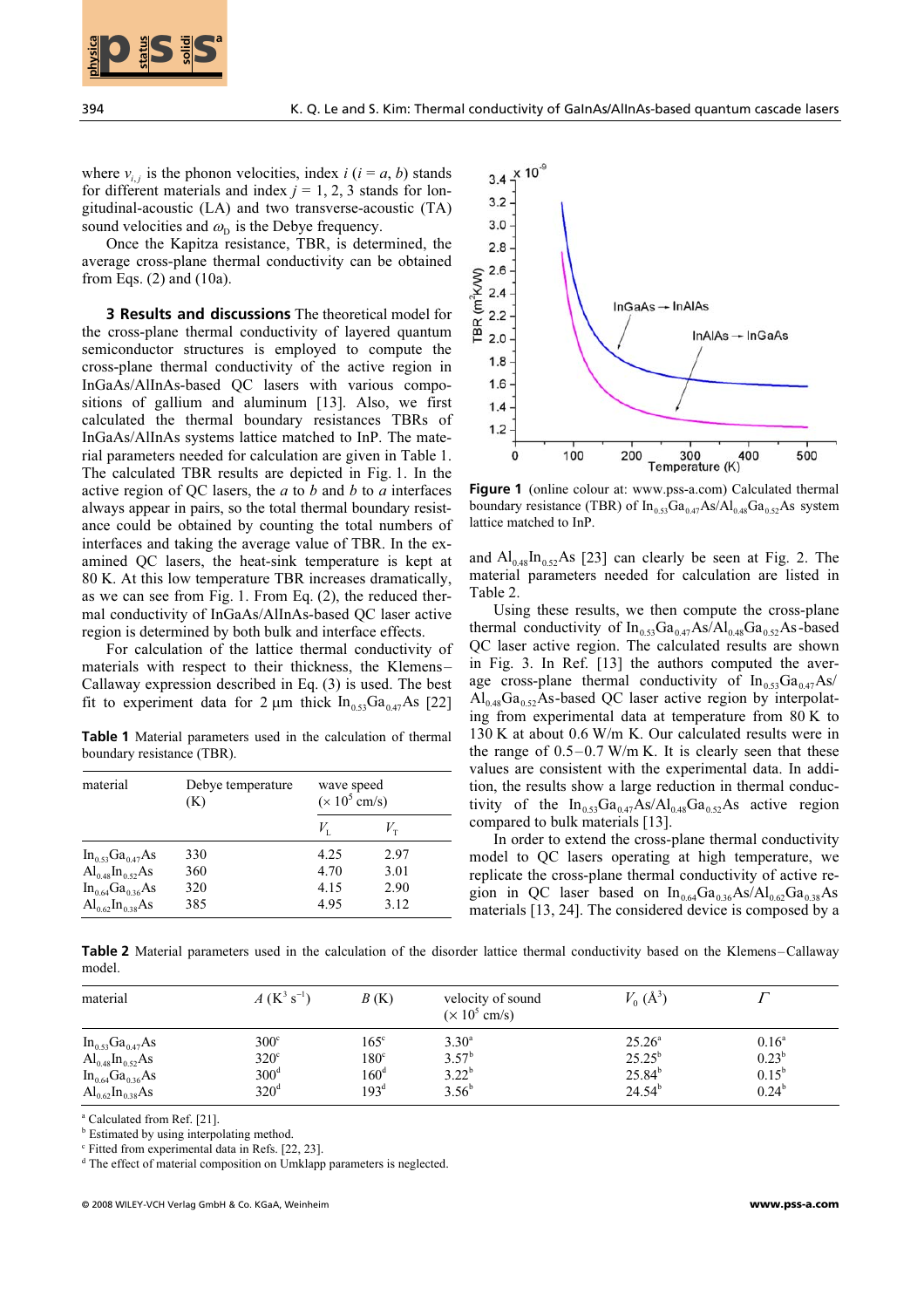

**Figure 2** (online colour at: www.pss-a.com) Calculated disorder lattice thermal conductivity of 2  $\mu$ m thick  $\ln_{0.53} Ga_{0.47}$  As and 2  $\mu$ m thick  $\text{In}_{0.52} \text{Al}_{0.48}$ As thin films (solid lines). The open circles are experimental data of 2  $\mu$ m thick In<sub>0.53</sub>Ga<sub>0.47</sub>As thin films in Ref. [22] and the diamond symbol is the experimental data of a 2  $\mu$ m thick  $\text{In}_{0.52} \text{Al}_{0.48} \text{As}$  thin film at 300 K in Ref. [23].

~1.65 µm thick stack of  $In_{0.64}Ga_{0.36}As/Al_{0.62}Ga_{0.38}As$  layers, sandwiched between two ~0.3  $\mu$ m thick  $\ln_{0.53} Ga_{0.47}As$ waveguide core layers. Due to the lack of experimental data of thermal conductivity of  $In<sub>0.64</sub> Ga<sub>0.36</sub> As as well as$  $Al_{0.62}Ga_{0.38}As$  materials, the parameters used for calculation are obtained from the interpolating method and listed in Table 2. The effect of material composition on Umklapp parameters is neglected. Our calculated result of the average cross-plane thermal conductivity of the active region in this laser at temperature from 280 K to 310 K is 1.51 W/m K, while the reported result obtained by these authors is around 2.2 W/m K. It is clearly seen that our



**Figure 3** (online colour at: www.pss-a.com) Calculated temperature-dependent thermal conductivity for  $\ln_{0.52} Al_{0.48} As$  and  $In<sub>0.53</sub>Ga<sub>0.47</sub>As$  in the active region of InGaAs/AlInAs-based QC laser (two top solid lines) and the active region in InGaAs/AlInAs-based QC laser  $(K_{cp})$  along the epitaxy growth direction.

calculated value is still in good agreement with experimental data.

 We now pay attention to thermal modeling of  $In_{0.53}Ga_{0.47}As/Al_{0.48}Ga_{0.52}As-based QC laser. As in recent$ work [13], thermal modelling based on a two-dimensional steady-state heat dissipation model was carried out. However, in this model, the authors left the cross-plane thermal conductivity of QC laser active region as a fitting parameter. Unlike the previous work, by using the above calculation result of the cross-plane thermal conductivity of the  $In_{0.53}Ga_{0.47}As/Al_{0.48}Ga_{0.52}As$ -based QC laser active region as input, we present a numerical investigation on the facet



**Figure 4** (online colour at: www.pss-a.com) (a) Calculated (solid lines) and referred experimental (symbols) temperature profiles measured along the Z-axis in the center of the device ridge  $(X = 0)$  for the investigated QC laser driven by CW electrical powers of 0.5 W ( $\blacktriangledown$ ), 1.0 W ( $\blacktriangle$ ), 1.5 W ( $\blacktriangledown$ ) and 2.0 W ( $\blacktriangledown$ ). (b) Same as (a), measured along the X-axis in the center of the active region  $(Z = 0.8 \text{ }\mu\text{m})$ . The heat-sink temperature was kept at  $T_H = 80 \text{ K}$ .